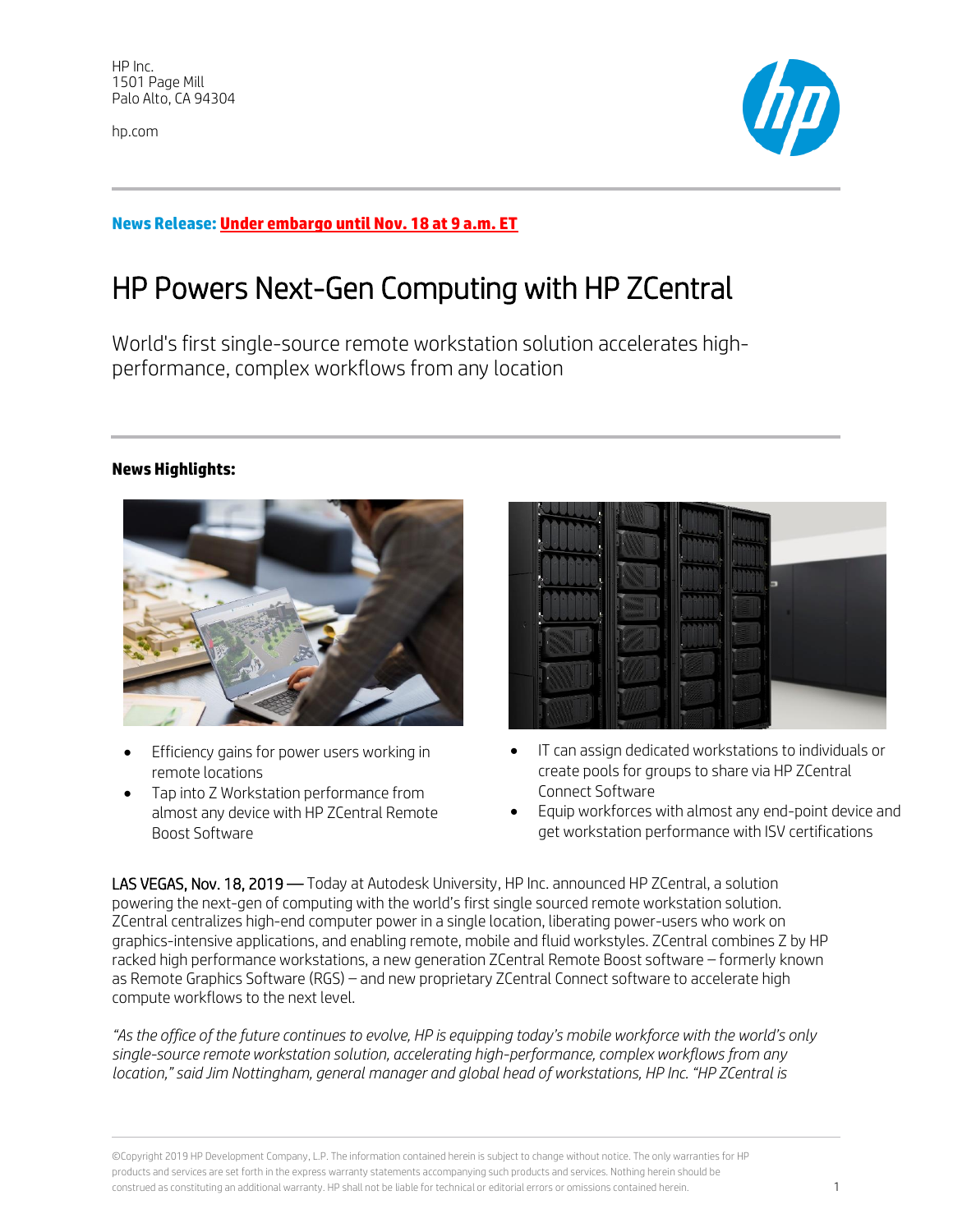

*reinventing the way businesses meet the demands of today's global workforce with flexibility by accelerating IT deployment and management, reducing costs, and providing world-class data security."*

ZCentral equips IT departments with predictable and dedicated remote performance, independent of the end point device, and a simple way to manage those connections with ultimate data security. The financial impacts of a data breach can be significant to a company with the average cost of \$3.6 million in 2018<sup>1</sup>. ZCentral can reduce the challenges and costs associated with managing various platforms and devices while offering secure remote access to users. ZCentral offers 16%-33% higher performance, at 59%-72% of the cost of today's virtualized workstations<sup>2</sup>. With ZCentral, IT managers can manage, monitor, and assign dedicated remote workstation performance on a secure private network with one console.

HP will deliver the full end-to-end ZCentral solutions to partners across various industries, including AEC, Data Science, Media and Entertainment, and Oil and Gas, among others. The updated ZCentral Remote Boost and new ZCentral Connect software will be available in early 2020, with beta versions available for current customers.

## **Fluid IT Transforms Workflows for Power Users**

In today's remote office environments, creators, animators, researchers and product developers, among other professionals, are working in various locations more frequently to increase collaboration, creativity, productivity and efficiency. However, power users accessing large files for these complex workflows, while syncing over the network, is costly and time-intensive. HP is innovating in two key areas to deliver enterpriseready remote computing solutions in the right way: predictable and dedicated remote workstation performance independent of the OS (MacOS, Windows, Linux) and the shift to ultra-flexible IT.

ZCentral delivers dedicated performance via a secure and stable remote workstation connection, with the new ZCentral Remote Boost software delivering high-performance on VFX, simulation and 3D, bringing a new way to manage those connections collectively. ZCentral Remote Boost works with Windows, Linux or MacOS devices, providing flexibility for the end-user to create or design on almost any end-point device, anywhere.

The ZCentral Connect software enables company IT departments to easily assign workstations, monitor connections and logins all through one simple interface. ZCentral Connect also makes is simple and easy for power users to connect to dedicated, centralized compute or access the next available workstation within an assigned pool of centralized workstations. By keeping the workstation secure and centralized next to the data storage, with the ZCentral Connect and ZCentral Remote Boost connection, only encrypted pixels are sent over the network, so company data remains highly secure at the source.

With the world's most secure workstations, packed with professional graphics highly tuned to deliver ultimate performance with complex, multi-application workflows, ZCentral is innovating how compute power is managed. ZCentral delivers:

- Efficiency gains with fast load times for large projects in remote locations (co-located data and compute for security and faster load times), protecting company data on the world's most secure workstations – racked Z by HP workstations.
- IT departments can share a pool of workstations to each user in a new flexible way by managing connections remotely on one simple interface with ZCentral Connect Software
- Power users can tap into Z Workstation performance and work as if they are local even with a thin and light device via ZCentral Remote Boost Software

©Copyright 2019 HP Development Company, L.P. The information contained herein is subject to change without notice. The only warranties for HP products and services are set forth in the express warranty statements accompanying such products and services. Nothing herein should be construed as constituting an additional warranty. HP shall not be liable for technical or editorial errors or omissions contained herein. 2